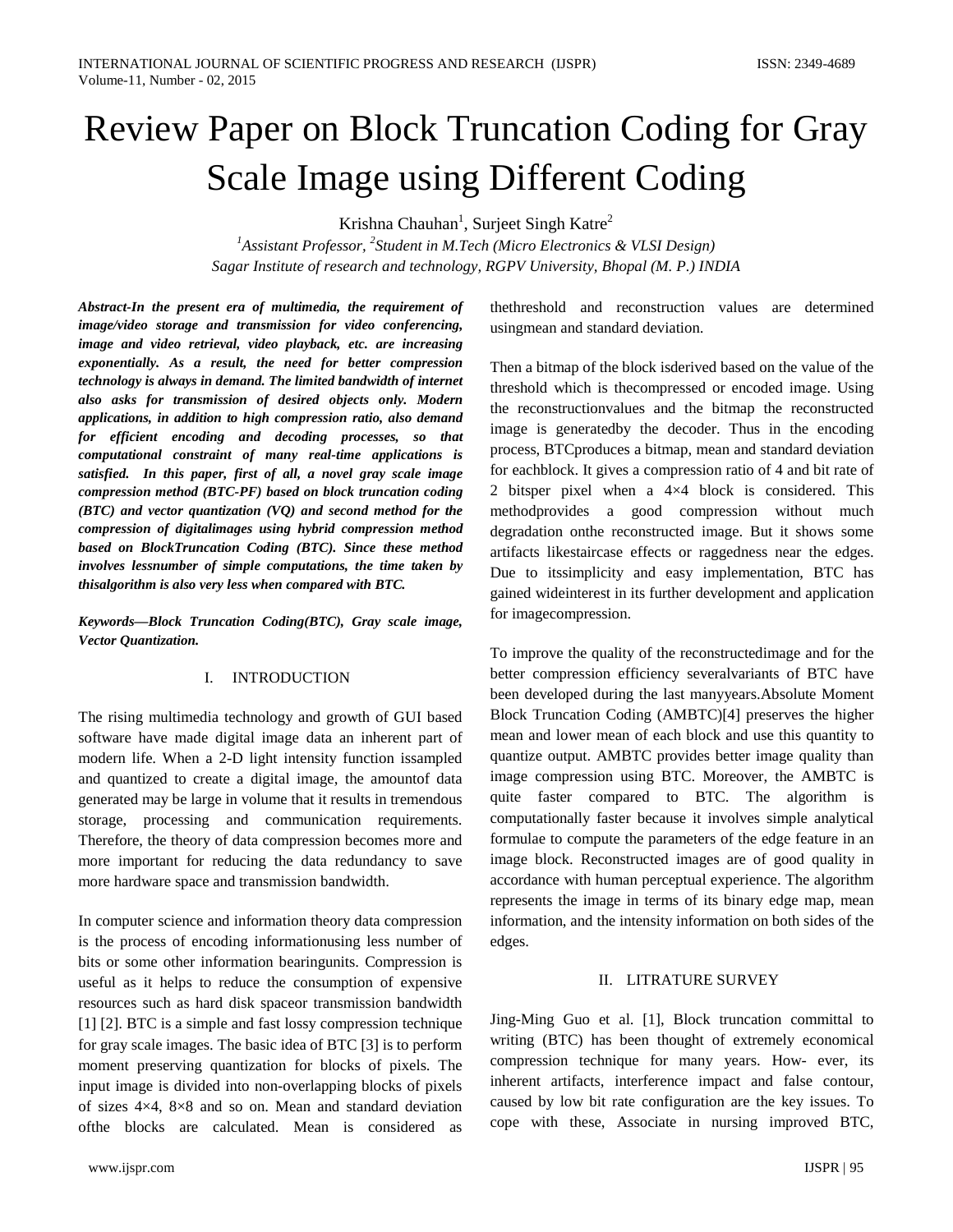particularly dot-diffused BTC (DDBTC), is planned during this paper. Moreover, this technique will give wonderful process potency by exploiting the character similarity advantage of the dot diffusion, and wonderful image quality also can be offered through co-optimizing the category matrix and subtle matrix of the dot diffusion. Per the experimental results, the planned DDBTC is superior to the previous errordiffused BTC in terms of varied objective image quality assessment strategies still as process potency. Additionally, the DDBTC additionally shows a major image quality improvement scrutiny thereupon of the previous ordereddither BTC.

Jayamol Mathews et al. [2], with the emerging multimedia technology, image data has been generated at high volume. It is thus important to reduce the image file sizes for storage and effective communication. Block Truncation Coding (BTC) is a lossy image compression technique which uses moment preserving quantization method for compressing digital gray level images. Even though this method retains the visual quality of the reconstructed image with good compression ratio, it shows some artifacts like staircase effect, raggedness, etc. near the edges. A set of advanced BTC variants reported in literature were studied and it was found that though the compression efficiency is good, the quality of the image has to be improved. A modified Block Truncation Coding using max-min quantizer (MBTC) is proposed in this paper to overcome the above mentioned drawbacks. In the conventional BTC, quantization is done based on the mean and standard deviation of the pixel values in each block. In the proposed method, instead of using the mean and standard deviation, an average value of the maximum, minimum and mean of the blocks of pixels is taken as the threshold for quantization. Experimental analysis shows an improvement in the visual quality of the reconstructed image by reducing the mean square error between the original and the reconstructed image. Since this method involves less number of simple computations, the time taken by this algorithm is also very less when compared with BTC.

Seddeq E. Ghrare et al. [3], with the continuing growth of modern communication technologies, demand for image data compression is increasing rapidly. Techniques for achieving data compression can be divided into two basic approaches: spatial coding and Transform coding. This research paper presents a proposed method for the compression of digital images using hybrid compression method based on Block Truncation Coding (BTC) and Walsh Hadamard Transform (WHT). The objective of this hybrid approach is to achieve

higher compression ratio by applying BTC and WHT. Several grayscale test images are used to evaluate the coding efficiency and performance of the hybrid method and compared with the BTC and WHT respectively. It is generally shown that the proposed method gives better results.

Ki-Won Oh et al. [4], this paper presents a parallel implementation of hybrid vector quantizer based block truncation coding using Open Computing Language (OpenCL). Processing dependency in the conventional algorithm is removed by partitioning the input image and modifying neighboring reference pixel configuration. Experimental results show that the parallel implementation drastically reduce processing time by 6~7 times with significant visual quality improvement.

## III. MATERIAL AND METHODS

#### • BTC-PF Method

The encoding method of VQ is time consuming, whereas its decoding method uses table look-up method and is very fast. This method results in higher compression ratio, though quality of the reconstructed image is usually not as good as BTC. BTC is a simple and fast method, which enables high quality reconstruction but bit-rate is also high. Comparatively, the encoder of BTC is faster than that of VQ, while its decoder is little slower. A compromise between these two methods gives a fast decoder, maintains good quality for reconstructed image with moderate bit-rate. Again, this hybrid method can also be used in image feature extraction. That means the compressed data due to this method can directly be used to compute image features like, edge [5-6], and so on.

The method of selection of the best fit pattern for an image block B of size  $n \times n$  is as follows. For an image block B, let the pixels coordinates are  $x_1, x_2, \dots, x_{n2}$  and the corresponding pixel intensities are  $f(x_i)$ . Available patterns are, say,  $P_1$ ,  $P_2$ ..............,  $P_M$  of size  $n \times n$  and the levels present in a pattern are represented by  $t$  where  $1 \le t \le Q$ . Thus, any pattern is represented as

$$
km_1 = k'(A - d) + (k - k')(A + d)
$$
 (1)

$$
km_2 = k'(A-d)^2 + (k-k')(A+d)^2 \qquad (2)
$$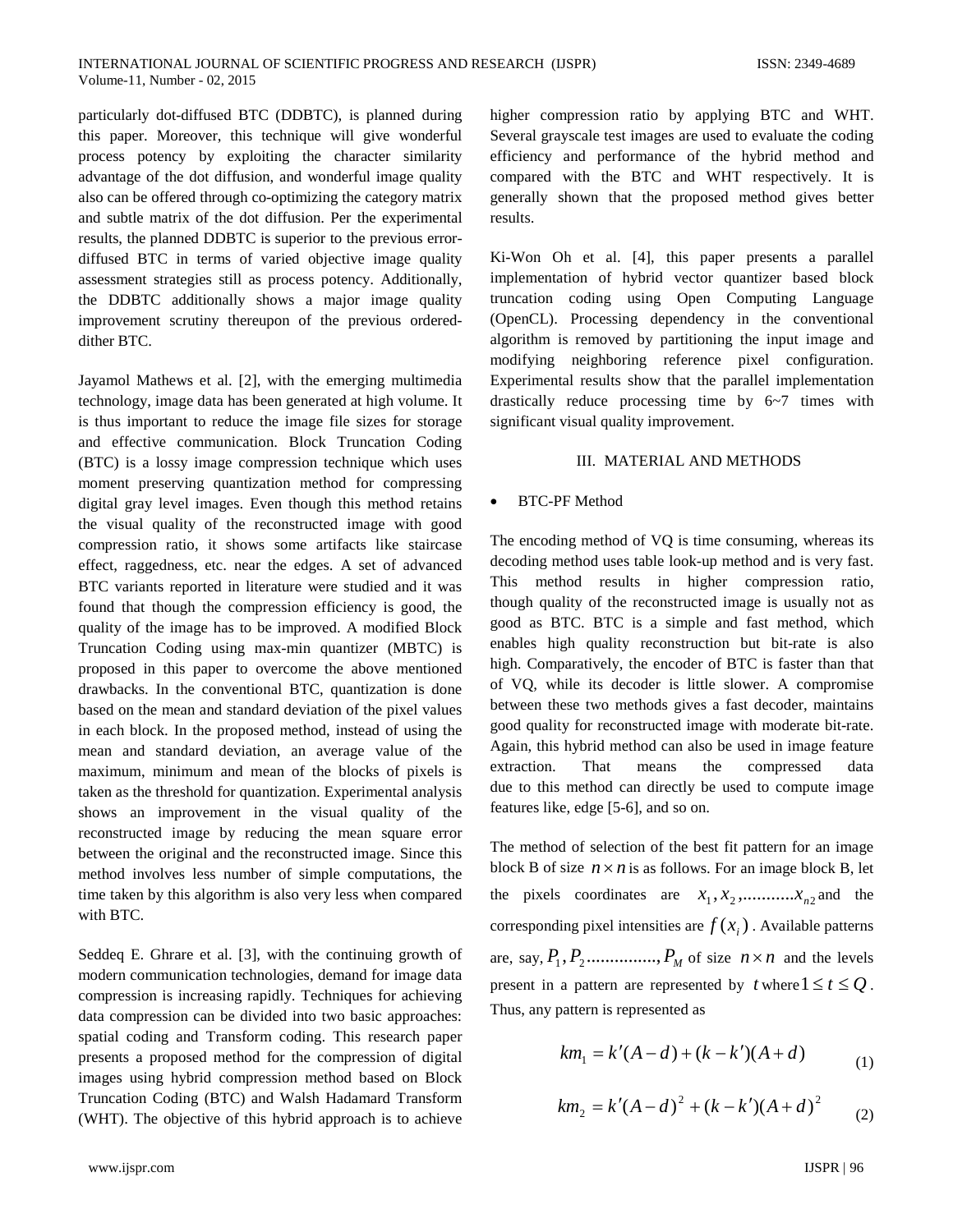Solving for A and d we get

$$
A = m_1 + \frac{\sigma(2k' - k)}{2\sqrt{k'(k - k')}}
$$
 (3)

$$
d = m_1 + \frac{\sigma k}{2\sqrt{k'(k - k')}}
$$
\n
$$
(4)
$$

Hence, intensity  $\hat{f}(x_i)$  of the pixels of the corresponding block in the reconstructed image is given by

$$
\hat{f}(x_i) = \begin{cases} A + d & \text{if } x_i \in C_1 \\ A - d & \text{if } x_i \in C_1 \end{cases}
$$
\n(5)

It is clear that  $a = A - d$  and  $b = A + d$ , where a and b are the quantization levels for partition.

#### IV. EXPERIMENTAL ANALYSIS

Performance of the MBTC and BTC-PF has been evaluated for a set of standard test images, viz., 'lena256', 'cameraman', and 'lena512'. The first two images are of size  $256\times256$  and other image is of size  $512\times512$ . MBTC and BTC-PF is compared with conventional BTC. Table I shows the comparative performance results of BTC, MBTC and BTC-PF. The performance is measured based on three parameters PSNR and CR. From Table I, it is seen that performance of the method MBTC and BTC-PF is better than BTC algorithm on the basis of the two performance measures. For all the test images with  $4\times4$ ,  $8\times8$  and  $16\times16$  blocks, though the compression ratio is same as that of BTC, PSNR and values are high when compared with BTC. It shows an enhancement in the visual quality of the reconstructed image.

In certain images where the edges are not very distinct because of the inherent blurriness of the pixel values due to the nature of the images, the edge positions may or may not be accurate.

| Image                         | <b>Method</b> | <b>Block Size 4</b> |                | <b>Block Size 8</b> |           | <b>Block Size 16</b> |        |
|-------------------------------|---------------|---------------------|----------------|---------------------|-----------|----------------------|--------|
|                               |               | <b>PSNR</b>         | CR             | <b>PSNR</b>         | <b>CR</b> | <b>PSNR</b>          | CR     |
| Lena<br>$(256 \times 256)$    | <b>BTC</b>    | 26.187              | 4              | 23.2611             | 6.4       | 21.2497              | 7.5294 |
|                               | <b>MBTC</b>   | 31.0293             | 4              | 28.0011             | 6.4       | 25.7397              | 7.5294 |
|                               | <b>BTCPF</b>  | 32.1578             | 4              | 31.2568             | 6.4       | 27.2653              | 7.5294 |
| cameraman<br>$(256\times256)$ | <b>BTC</b>    | 24.2787             | 4              | 22.0288             | 6.4       | 20.608               | 7.5294 |
|                               | <b>MBTC</b>   | 29.7992             | 4              | 27.504              | 6.4       | 25.3539              | 7.5294 |
|                               | <b>BTCPF</b>  | 30.5689             | $\overline{4}$ | 28.2531             | 6.4       | 26.1245              | 7.5294 |
| Lena<br>$(512\times512)$      | <b>BTC</b>    | 29.0602             | $\overline{4}$ | 25.7395             | 6.4       | 23.1014              | 7.5294 |
|                               | <b>MBTC</b>   | 33.6711             | $\overline{4}$ | 30.48               | 6.4       | 27.8683              | 7.5294 |
|                               | <b>BTCPF</b>  | 35.2517             | 4              | 35.6012             | 6.4       | 33.2578              | 7.5294 |

#### TABLE I: COMPARATIVE PERFORMANCE RESULTS OF BTC, MBTC AND BTC-PF ALGORITHMS





Figure 1: Original Image,Reconstructed images (4×4 block) Figure 2: Reconstructed images (8×8 block), reconstructed images (16×16 block)